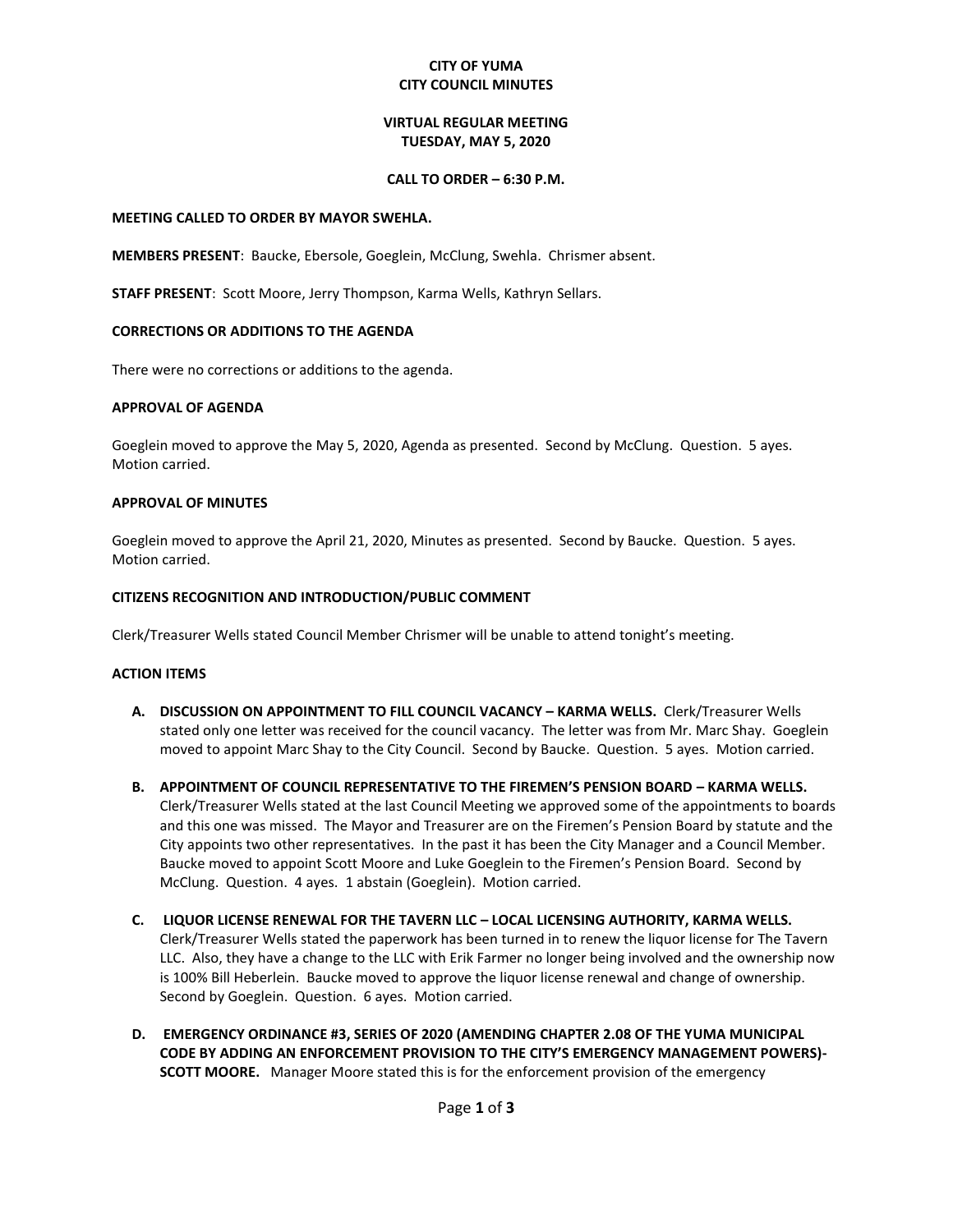declaration. Discussion. Ebersole moved to approve Emergency Ordinance #3, Series of 2020. Second by McClung. Question. 5 ayes. Motion carried.

- **E. RESOLUTION #18, SERIES 2020 (ISSUING AN ORDER ADOPTING CERTAIN STATE ORDERS CONCERNING COVID-19 TO PRESERVE THE PUBLIC HEALTH FOR THE CITY OF YUMA) – SCOTT MOORE.** Manager Moore stated Yuma County is submitting a variance request from the State's Orders. The City must have their own plan in place if they don't want to follow the County's variance from the State's Orders. Discussion. Swehla moved to approve Resolution #18, Series of 2020. Second by Baucke. Question. 4 ayes. 1 no (Goeglein). Motion carried.
- **F. FIRST READING ORDINANCE #4, SERIES OF 2020 (REPEALING AND REENACTING CHAPTER 13.04 OF THE YUMA MUNICIPAL CODE CONCERNING THE CITY'S SEWER SYSTEM)- SCOTT MOORE.** Manager Moore stated staff has been working on this ordinance for years. This ordinance deals with fats, oils, grease and other substances that go into the sewer system. Discussion was held. Council's consensus was to amend the ordinance to allow businesses until May 1, 2021 to come into compliance with the grease trap section of the ordinance. Ebersole moved to approve Ordinance #4, Series of 2020 with the amendment to allow businesses until May 1, 2021 to install grease traps. Second by Swehla. 4 ayes. 1 no (Baucke). Motion carried.
- **G. APPROVAL OF BILLS – KARMA WELLS.** Clerk/Treasurer Wells emailed an additional list of bills to Council. Goeglein moved to approve the bills. Second by Ebersole. Question. 5 ayes. Motion carried.
- **H. PURCHASES IN EXCESS OF \$5,000 – SCOTT MOORE.** Manager Moore requested approval of a purchase for a pickup for the Water and Wastewater Departments to replace a 1995 pick up. Two bids were received for Ford pickups. One bid was from Korf Chevrolet for \$43,649 and one was from Bonanza for \$43,690. There is \$50,000 budgeted. McClung moved to approve the purchase from Korf Chevrolet. Second by Goeglein. Question. 5 ayes. Motion carried.

Manager Moore also requested approval of the audit expenditure. We budgeted \$24,000 for the audit. The estimate from the auditors is \$23,900. Last year the audit expense was \$23,200. Baucke moved to approve the audit expense. Second by Ebersole. Question 5 ayes. Motion carried.

Manager Moore stated there is \$16,000 budgeted for repairs and maintenance at the pool. In February we had a bid for \$8,200 to repair the tile at the pool. There was a deposit of \$3,500 put down on the project, which was under the \$5,000 limit. Manager Moore apologized to Council for not getting the total approved prior to making the deposit and having the work completed.

# **ADDITIONAL BUSINESS**

None.

# **REPORTS**

# **CITY MANAGER, SCOTT MOORE**

Manager Moore stated we have employees back working and practicing social distancing.

There have been many questions about Spring Clean Up. At the current time we are not setting up Spring Clean Up, but this is being discussed every couple weeks to see if it can be completed safely. Discussion was held.

# **CITY CLERK/TREASURER, KARMA WELLS**

Clerk/Treasurer Wells provided Council with information from ICMA and the finance report.